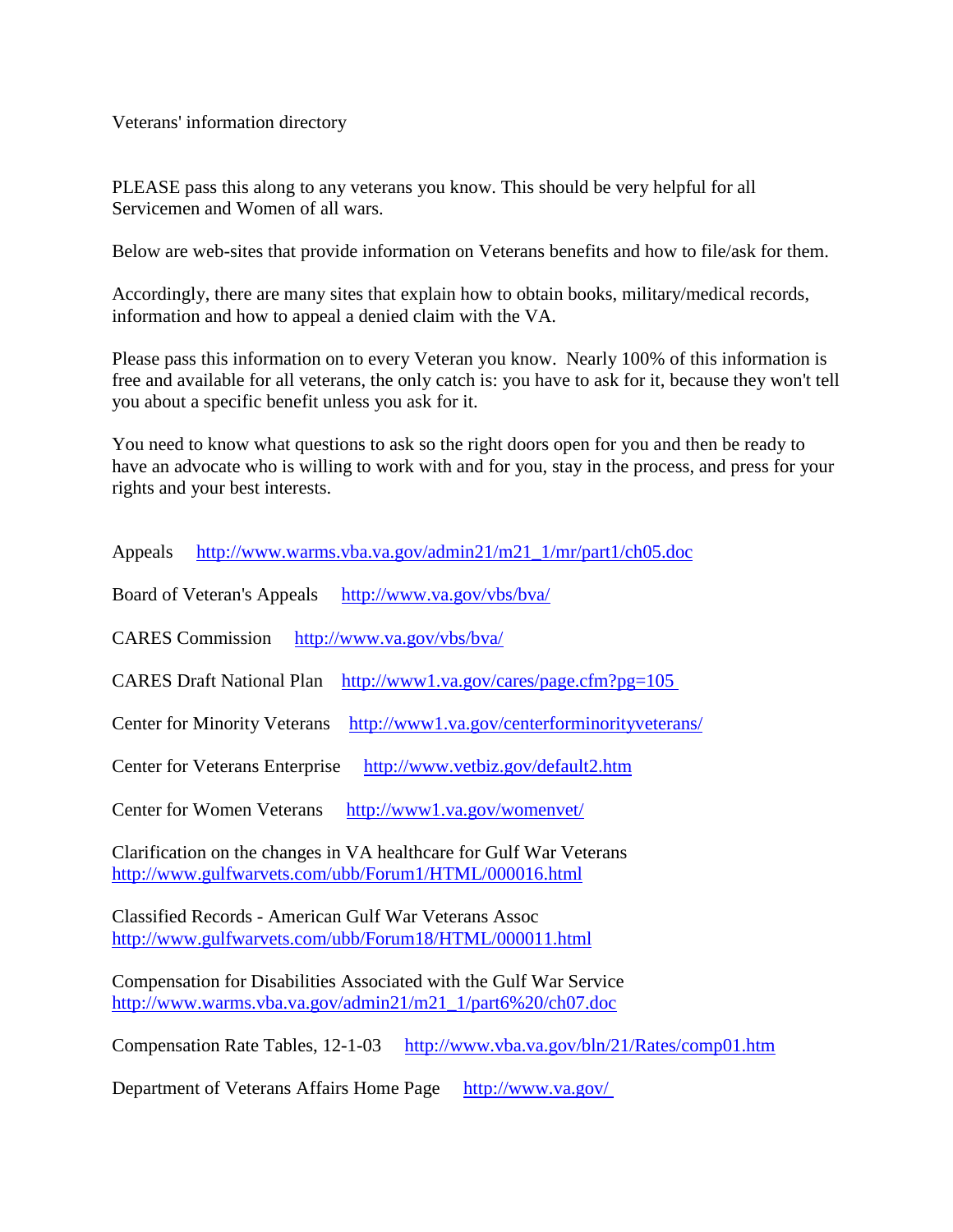Directory of Veterans Service Organizations

<http://www1.va.gov/vso/index.cfm?template=view>

Disability Examination Worksheets Index, Comp <http://www.vba.va.gov/bln/21/Benefits/exams/index.htm>

Due Process [http://www.warms.vba.va.gov/admin21/m21\\_1/mr/part1/ch02.doc](http://www.warms.vba.va.gov/admin21/m21_1/mr/part1/ch02.doc%C2%A0)

Duty to Assist [http://www.warms.vba.va.gov/admin21/m21\\_1/mr/part1/ch01.doc](http://www.warms.vba.va.gov/admin21/m21_1/mr/part1/ch01.doc)

Electronic Code of Federal Regulations <http://www.gpoaccess.gov/ecfr/>

Emergency, Non-emergency, and Fee Basis Care <http://www1.va.gov/opa/vadocs/fedben.pdf>

Environmental Agents<http://www1.va.gov/environagents/> Environmental Agents M10 [http://www1.va.gov/vhapublications/ViewPublication.asp?pub\\_ID=1002](http://www1.va.gov/vhapublications/ViewPublication.asp?pub_ID=1002)

Establishing Combat Veteran Eligibility [http://www1.va.gov/vhapublications/ViewPublication.asp?pub\\_ID=315](http://www1.va.gov/vhapublications/ViewPublication.asp?pub_ID=315%C2%A0%C2%A0) 

EVALUATION PROTOCOL FOR GULF WAR AND IRAQI FREEDOM VETERANS WITH POTENTIAL EXPOSURE TO DEPLETED URANIUM (DU) [http://www1.va.gov/gulfwar/docs/DUHandbook1303122304.DOC and](http://www1.va.gov/gulfwar/docs/DUHandbook1303122304.DOC%C2%A0%C2%A0%C2%A0and%C2%A0%C2%A0%C2%A0)  [http://www1.va.gov/vhapublications/ViewPublication.asp?pub\\_ID=1158](http://www1.va.gov/vhapublications/ViewPublication.asp?pub_ID=1158)

Depleted Uranium Fact Sheet <http://www1.va.gov/gulfwar/docs/DepletedUraniumFAQSheet.doc>

EVALUATION PROTOCOL FOR NON-GULF WAR VETERANS WITH POTENTIAL EXPOSURE TO DEPLETED URANIUM (DU) <http://www1.va.gov/gulfwar/docs/DUHANDBOOKNONGW130340304.DOC>

Fee Basis, PRIORITY FOR OUTPATIENT MEDICAL SERVICES AND INPATIENT HOSPITAL CARE [http://www1.va..gov/vhapublications/ViewPublication.asp?pub\\_ID=206](http://www1.va..gov/vhapublications/ViewPublication.asp?pub_ID=206)

Federal Benefits for Veterans and Dependants 2005 [http://www1.va.gov/opa/vadocs/fedben.pdf](http://www1.va.gov/opa/vadocs/fedben.pdf%C2%A0%C2%A0) OR [http://www1.va..gov/opa/vadocs/current\\_benefits.htm](http://www1.va..gov/opa/vadocs/current_benefits.htm)

Forms and Records Request<http://www.va.gov/vaforms/>

General Compensation Provisions [http://www.access.gpo.gov/uscode/title38/partii\\_chapter11\\_subchaptervi\\_.html](http://www.access.gpo.gov/uscode/title38/partii_chapter11_subchaptervi_.html)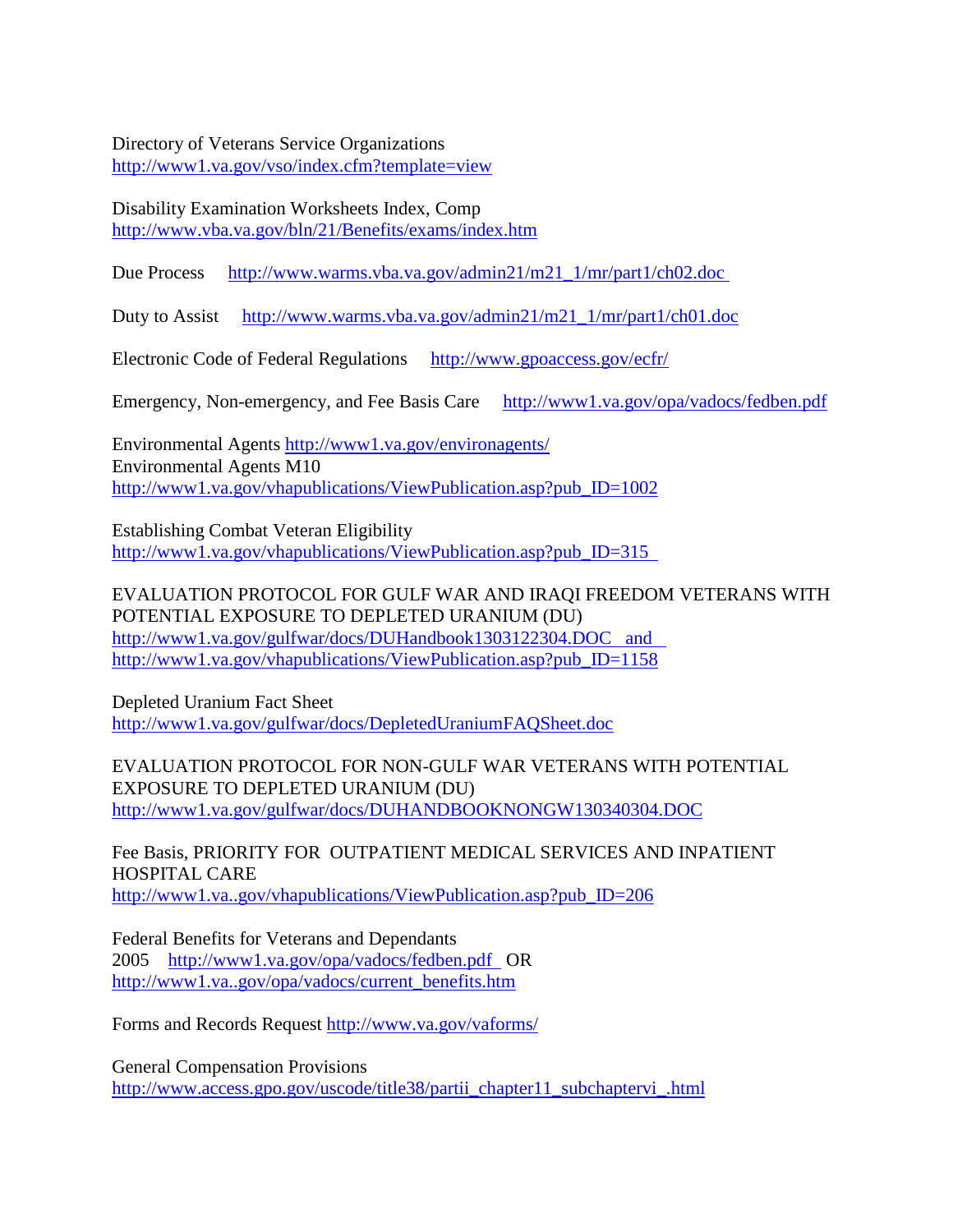Geriatrics and Extended Care [http://www1.va.gov/geriatricsshg/](http://www1.va.gov/geriatricsshg/%C2%A0)

Guideline for Chronic Pain and Fatigue MUS-CPG [http://www.oqp.med.va.gov/cpg/cpgn/mus/mus\\_base.htm](http://www.oqp.med.va.gov/cpg/cpgn/mus/mus_base.htm)

Guide to Gulf War Veteran's Health <http://www1.va.gov/gulfwar/docs/VHIgulfwar.pdf>

Gulf War Subject Index <http://www1.va.gov/GulfWar/page.cfm?pg=7&template=main&letter=A>

Gulf War Veteran's Illnesses Q&As [http://www1.va.gov/gulfwar/docs/GWIllnessesQandAsIB1041.pdf](http://www1.va.gov/gulfwar/docs/GWIllnessesQandAsIB1041.pdf%C2%A0)

Hearings [http://www.warms.vba.va.gov/admin21/m21\\_1/mr/part1/ch04.doc](http://www.warms.vba.va.gov/admin21/m21_1/mr/part1/ch04.doc)

Homeless Veterans <http://www1.va.gov/homeless/>

HSR&D Home <http://www.hsrd.research.va.gov/>

Index to Disability Examination Worksheets C&P exams <http://www.vba.va.gov/bln/21/benefits/exams/index.htm>

Ionizing Radiation [http://www1.va.gov/irad/](http://www1.va.gov/irad/%C2%A0%C2%A0%C2%A0) 

Iraqi Freedom/Enduring Freedom Veterans VBA [http://www.vba.va.gov/EFIF/](http://www.vba.va.gov/EFIF/%C2%A0%C2%A0%C2%A0%C2%A0%C2%A0%C2%A0%C2%A0%C2%A0) 

M 10 for spouses and children &It; [http://www1..va.gov/vhapublications/ViewPublication.asp?pub\\_ID=1007](http://www1..va.gov/vhapublications/ViewPublication.asp?pub_ID=1007%C2%A0%C2%A0) 

M10 Part III Change 1 [http://www1.va.gov/vhapublications/ViewPublication.asp?pub\\_ID=1008](http://www1.va.gov/vhapublications/ViewPublication.asp?pub_ID=1008)

Mental Disorders, Schedule of Ratings [http://www.warms.vba.va.gov/regs/38CFR/BOOKC/PART4/S4\\_130..DOC](http://www.warms.vba.va.gov/regs/38CFR/BOOKC/PART4/S4_130..DOC%C2%A0)

Mental Health Program Guidelines [http://www1.va.gov/vhapublications/ViewPublication.asp?pub\\_ID=1094](http://www1.va.gov/vhapublications/ViewPublication.asp?pub_ID=1094)

Mental Illness Research, Education and Clinical Centers [http://www.mirecc.med.va.gov/](http://www.mirecc.med.va.gov/%C2%A0%C2%A0%C2%A0%C2%A0%C2%A0%C2%A0%C2%A0%C2%A0%C2%A0) 

MS (Multiple Sclerosis) Centers of Excellence <http://www.va.gov/ms/about.asp>

My Health e Vet <http://www.myhealth.va.gov/>

NASDVA [http://nasdva.com/](http://nasdva.com/%C2%A0)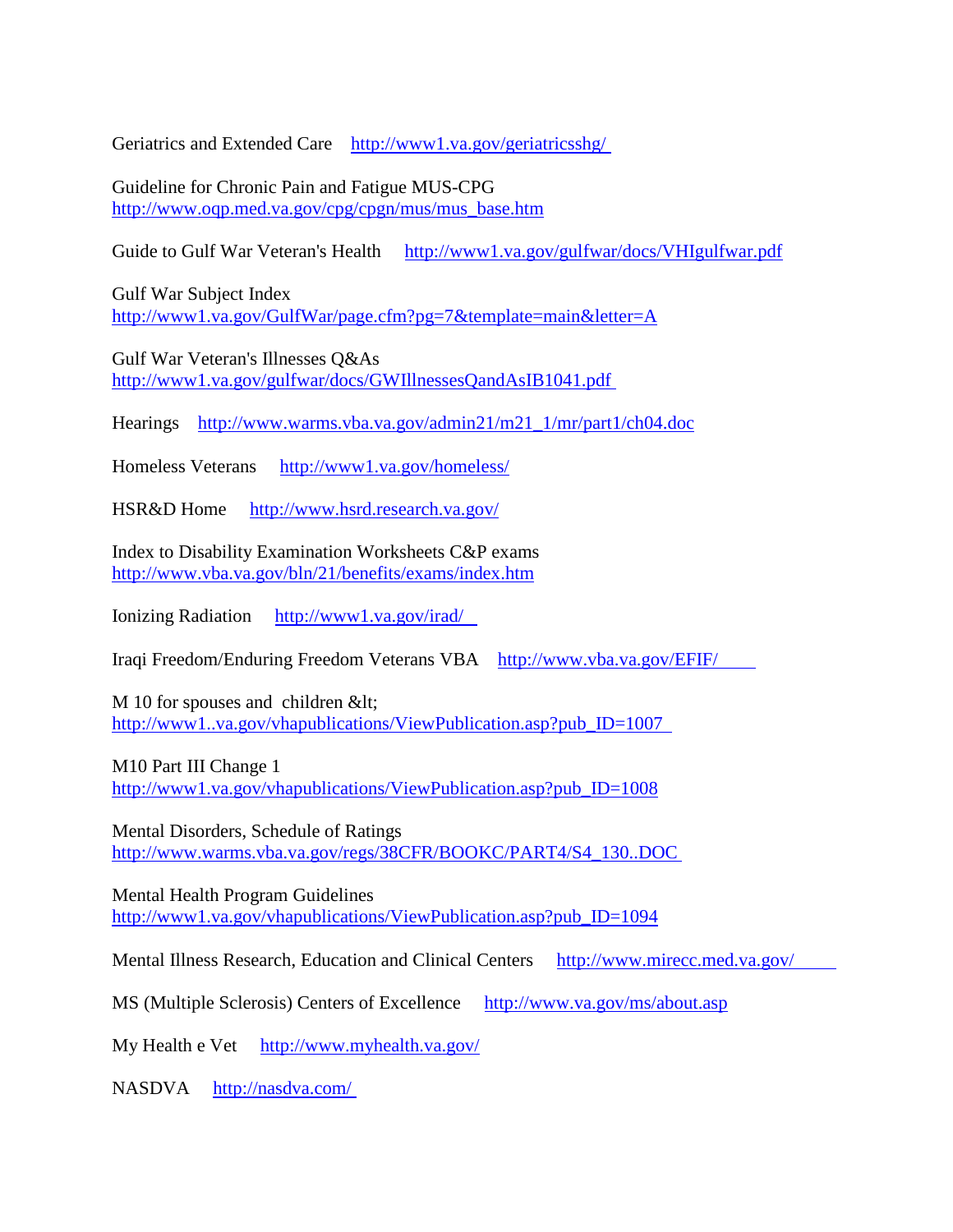National Association of State Directors <http://www.nasdva.com/>

National Center for Health Promotion and Disease Prevention ttp://www.nchpdp.med.va.gov/postdeploymentlinks.asp

Neurological Conditions and Convulsive Disorders, Schedule of Ratings [http://www.warms.vba.va.gov/regs/38cfr/bookc/part4/s4%5F124a.doc](http://www.warms.vba.va.gov/regs/38cfr/bookc/part4/s4_124a.doc)

OMI (Office of Medical Inspector) <http://www.omi.cio.med.va.gov/>

Online VA Form 10-10EZ <https://www.1010ez..med.va.gov/sec/vha/1010ez/>

Parkinson's Disease and Related Neurodegenerative Disorders [http://www1.va.gov/resdev/funding/solicitations/docs/parkinsons.pdf](http://www1.va.gov/resdev/funding/solicitations/docs/parkinsons.pdf%C2%A0) and [http://www1.va.gov/padrecc/](http://www1.va.gov/padrecc/%C2%A0)

Peacetime Disability Compensation [http://frwebgate.access.gpo.gov/cgi](http://frwebgate.access.gpo.gov/cgi-bin/getdoc.cgidbname=browse_usc&docid=Cite:+38USC1131)[bin/getdoc.cgidbname=browse\\_usc&docid=Cite:+38USC1131](http://frwebgate.access.gpo.gov/cgi-bin/getdoc.cgidbname=browse_usc&docid=Cite:+38USC1131)

Pension for Non-Service-Connected Disability or Death http://www.access.gpo.gov/uscode/title38/partii chapter15 subchapteri.html and [http://www.access.gpo.gov/uscode/title38/partii\\_chapter15\\_subchapterii\\_.html](http://www.access.gpo.gov/uscode/title38/partii_chapter15_subchapterii_.html%C2%A0%C2%A0) and [http://www.access.gpo.gov/uscode/title38/partii\\_chapter15\\_subchapteriii\\_.html](http://www.access.gpo.gov/uscode/title38/partii_chapter15_subchapteriii_.html)

Persian Gulf Registry

http://www1.va.gov/vhapublications/ViewPublication.asp?pub\_ID=1003

Gulf War Registry Program (to include Operation Iraqi Freedom) as of March 7, 2005: [http://www1..va.gov/vhapublications/ViewPublication.asp?pub\\_ID=1232](http://www1..va.gov/vhapublications/ViewPublication.asp?pub_ID=1232)

Persian Gulf Registry Referral Centers [http://www1.va.gov/vhapublications/ViewPublication.asp?pub\\_ID=1006](http://www1.va.gov/vhapublications/ViewPublication.asp?pub_ID=1006)

Persian Gulf Veterans' Illnesses Research 1999, Annual Report To Congress [http://www1.va.gov/resdev/1999\\_Gulf\\_War\\_Veterans'\\_Illnesses\\_Appendices.doc](http://www1.va.gov/resdev/1999_Gulf_War_Veterans%27_Illnesses_Appendices.doc)

Persian Gulf Veterans' Illnesses Research 2002, Annual Report To Congress [http://www1.va.gov/resdev/prt/gulf\\_war\\_2002/GulfWarRpt02.pdf](http://www1.va.gov/resdev/prt/gulf_war_2002/GulfWarRpt02.pdf)

Policy Manual Index <http://www.va.gov/publ/direc/eds/edsmps.htm>

Power of Attorney http://www.warms.vba..va.gov/admin21/m21\_1/mr/part1/ch03.doc

Project 112 (Including Project SHAD) <http://www1.va.gov/shad/>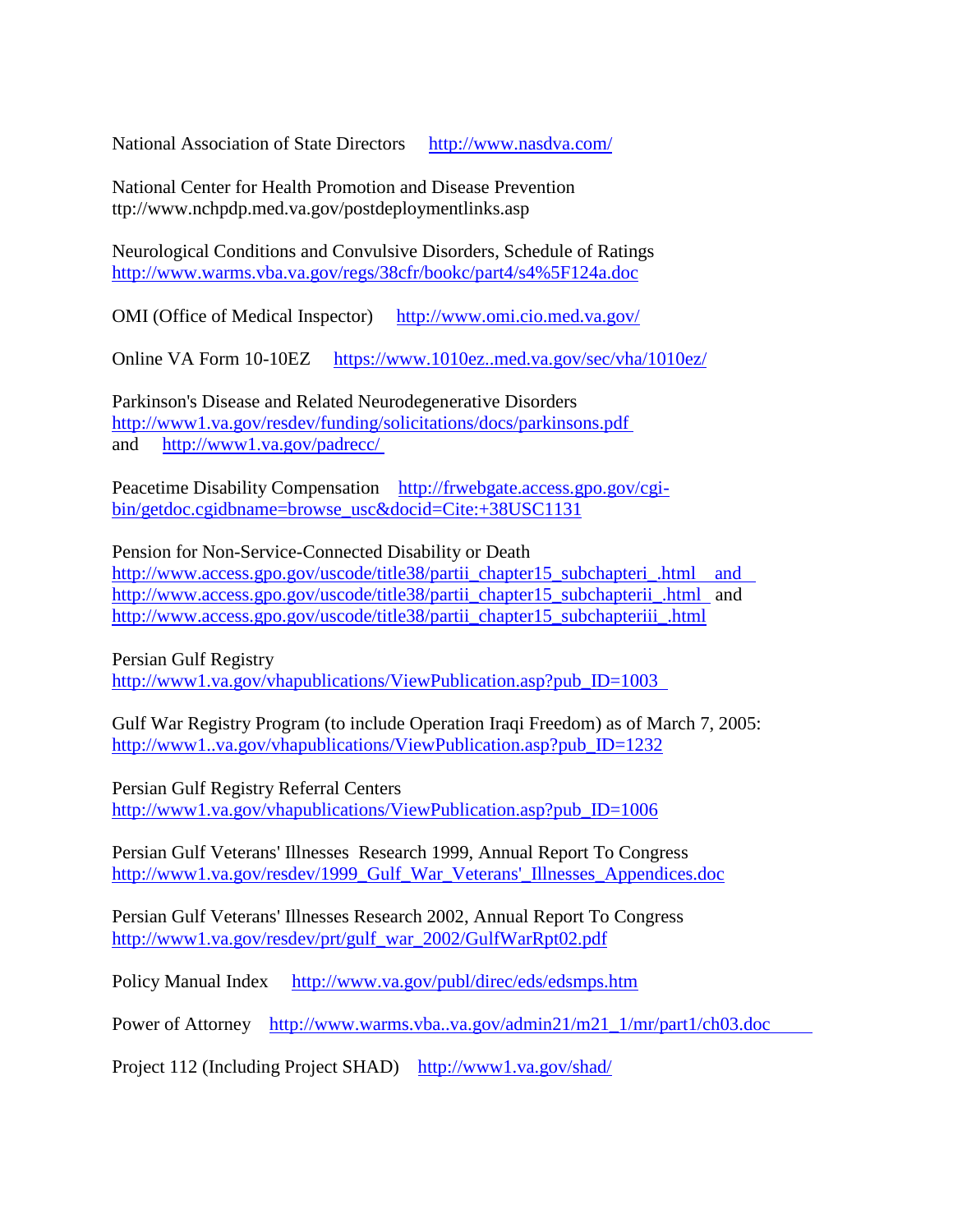Prosthetics Eligibility [http://www1.va.gov/vhapublications/ViewPublication.asp?pub\\_ID=337](http://www1.va.gov/vhapublications/ViewPublication.asp?pub_ID=337)

Public Health and Environmental Hazards Home Page [http://www.vethealth.cio.med.va.gov/](http://www.vethealth.cio.med.va.gov/%C2%A0)

Public Health/SARS [http://www..publichealth.va.gov/SARS/](http://www..publichealth.va.gov/SARS/%C2%A0)

Publications Manuals <http://www1.va.gov/vhapublications/publications.cfm?Pub=4>

Publications and Reports [http://www1.va.gov/resdev/prt/pubs\\_individual.cfm?webpage=gulf\\_war.htm](http://www1.va.gov/resdev/prt/pubs_individual.cfm?webpage=gulf_war.htm%C2%A0%C2%A0) 

Records Center and Vault Homepage [http://www.aac.va.gov/vault/default.html](http://www.aac.va.gov/vault/default.html%C2%A0)

Records Center and Vault Site Map [http://www.aac.va.gov/vault/sitemap.html](http://www.aac.va.gov/vault/sitemap.html%C2%A0)

REQUEST FOR AND CONSENT TO RELEASE OF INFORMATION FROM CLAIMANT'S RECORDS <http://www.forms.va.gov/va/Internet/VARF/getformharness.asp?formName=3288-form.xft>

Research Advisory Committee on Gulf War Veterans Illnesses April 11, 2002 [http://www1.va.gov/rac-gwvi/docs/Minutes\\_April112002.doc](http://www1.va.gov/rac-gwvi/docs/Minutes_April112002.doc%C2%A0)

Research Advisory Committee on Gulf War Veterans Illnesses [http://www1.va.gov/rac](http://www1.va.gov/rac-gwvi/docs/ReportandRecommendations_2004.pdf)[gwvi/docs/ReportandRecommendations\\_2004.pdf](http://www1.va.gov/rac-gwvi/docs/ReportandRecommendations_2004.pdf)

Research and Development [http://www.appc1.va.gov/resdev/programs/all\\_programs.cfm](http://www.appc1.va.gov/resdev/programs/all_programs.cfm)

Survivor's and Dependents' Educational Assistance [http://www.access.gpo.gov/uscode/title38/partiii\\_chapter35\\_.html](http://www.access.gpo.gov/uscode/title38/partiii_chapter35_.html) U.S. Court of Appeals for Veterans Claims [http://www.vetapp.gov/](http://www.vetapp.gov/%C2%A0)

VA Best Practice Manual for Posttraumatic Stress Disorder (PTSD) [http://www.avapl.org/pub/PTSD%20Manual%20final%206.pdf](http://www.avapl.org/pub/PTSD%20Manual%20final%206.pdf%C2%A0)

VA Fact Sheet <http://www1.va.gov/opa/fact/gwfs.html>

VA Health Care Eligibility <http://www.va.gov/healtheligibility/home/hecmain.asp>

VA INSTITUTING GLOBAL ASSESSMENT OF FUNCTION (GAF) <http://www.avapl.org/gaf/gaf.html>

VA Life Insurance Handbook Chapter 3 <http://www.insurance.va.gov/inForceGliSite/GLIhandbook/glibookletch3.htm#310>

VA Loan Lending Limits and Jumbo Loans [http://valoans.com/va\\_facts\\_limits.cfm](http://valoans.com/va_facts_limits.cfm%C2%A0)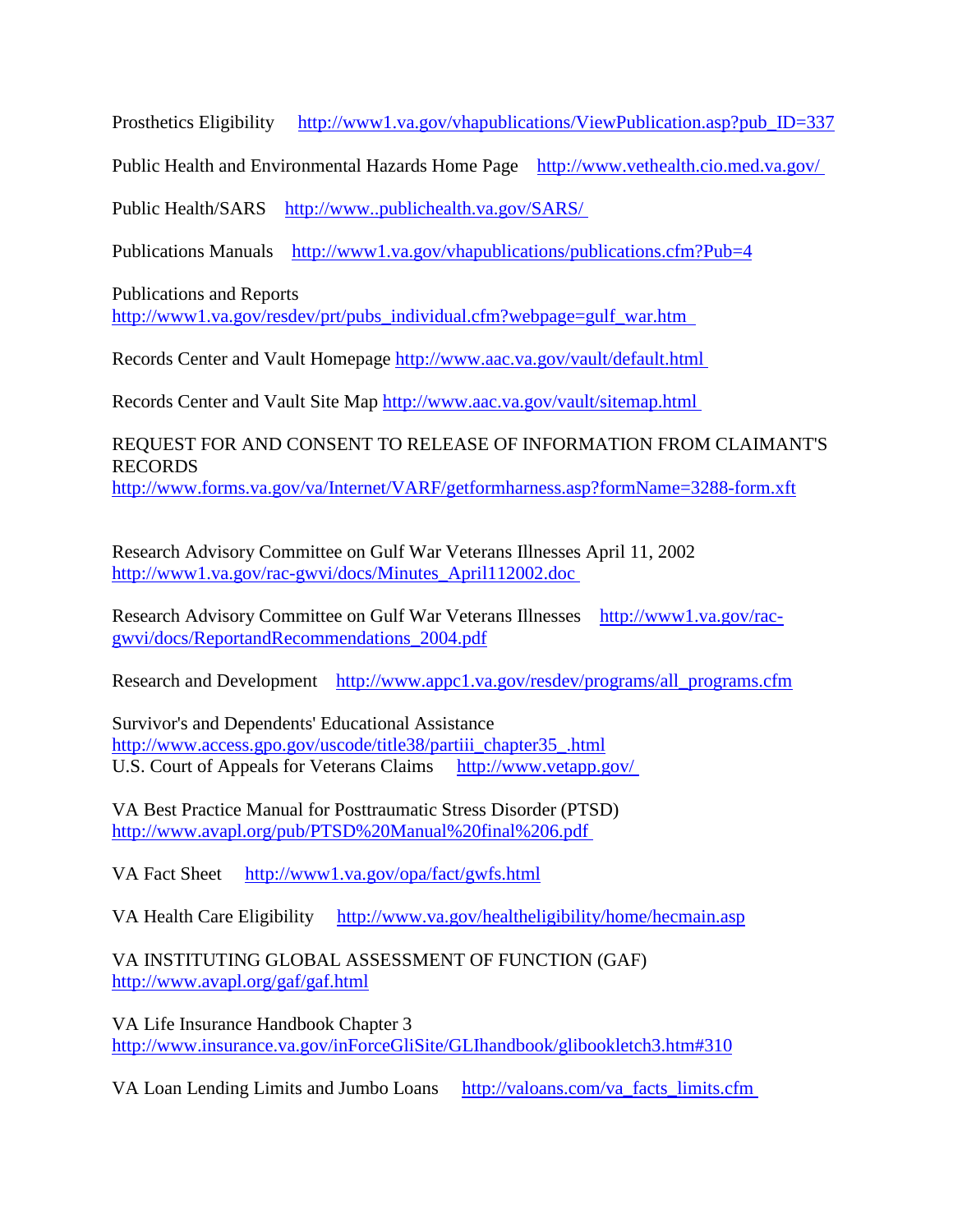VA MS Research [http://www.va.gov/ms/about.asp](http://www.va.gov/ms/about.asp%C2%A0)

VA National Hepatitis C Program http://www.hepatitis.va.gov/

VA Office of Research and Development [http://www1.va.gov/resdev/](http://www1.va.gov/resdev/%C2%A0)

VAOIG Hotline Telephone Number and Address <http://www.va..gov/oig/hotline/hotline3.htm>

Vet Center Eligibility - Readjustment Counseling Service [http://www.va.gov/rcs/Eligibility.htm](http://www.va.gov/rcs/Eligibility.htm%C2%A0)

Veterans Benefits Administration Main Web Page [http://www.vba.va.gov/](http://www.vba.va.gov/%C2%A0)

Veterans Legal and Benefits Information [http://valaw.org/](http://valaw.org/%C2%A0)

VHA Forms, Publications, Manuals [http://www1.va.gov/vhapublications/](http://www1.va.gov/vhapublications/%C2%A0)

VHA Programs - Clinical Programs & Initiatives [http://www1.va.gov/health\\_benefits/page.cfm?pg=13](http://www1.va.gov/health_benefits/page.cfm?pg=13%C2%A0) [http://webmaila.juno.com/webmail/new/UrlBlockedError.aspx>](http://webmaila.juno.com/webmail/new/UrlBlockedError.aspx)

VHA Public Health Strategic Health Care Group Home Page http: // [www.publichealth.va.gov/](http://www.publichealth.va.gov/) 

VHI Guide to Gulf War Veterans Health [http://www1.va.gov/vhi\\_ind\\_study/gulfwar/istudy/index.asp](http://www1.va.gov/vhi_ind_study/gulfwar/istudy/index.asp%C2%A0%C2%A0) 

Vocational Rehabilitation [http://www.vba.va.gov/bln/vre/](http://www.vba.va.gov/bln/vre/%C2%A0)

Vocational Rehabilitation Subsistence [http://www.vba.va.gov/bln/vre/InterSubsistencefy04.doc](http://www.vba.va.gov/bln/vre/InterSubsistencefy04.doc%C2%A0)

VONAPP online [http://vabenefits.vba.va.gov/vonapp/main.asp](http://vabenefits.vba.va.gov/vonapp/main.asp%C2%A0)

WARMS - 38 CFR Book C [http://www.warms.vba.va.gov/bookc.html](http://www.warms.vba.va.gov/bookc.html%C2%A0)

Wartime Disability Compensation [http://frwebgate.access.gpo.gov/cgi](http://frwebgate.access.gpo.gov/cgi-bin/getdoc.cgi?dbname=browse_usc&docid=Cite:+38USC1110)[bin/getdoc.cgi?dbname=browse\\_usc&docid=Cite:+38USC1110](http://frwebgate.access.gpo.gov/cgi-bin/getdoc.cgi?dbname=browse_usc&docid=Cite:+38USC1110)

War-Related Illness and Injury Study Center - New Jersey [http://www.wri.med.va.gov/](http://www.wri.med.va.gov/%C2%A0)

Welcome to the GI Bill Web Site <http://www.gibill.va.gov/>

What VA Social Workers Do <http://www1.va.gov/socialwork/page.cfm?pg=3>